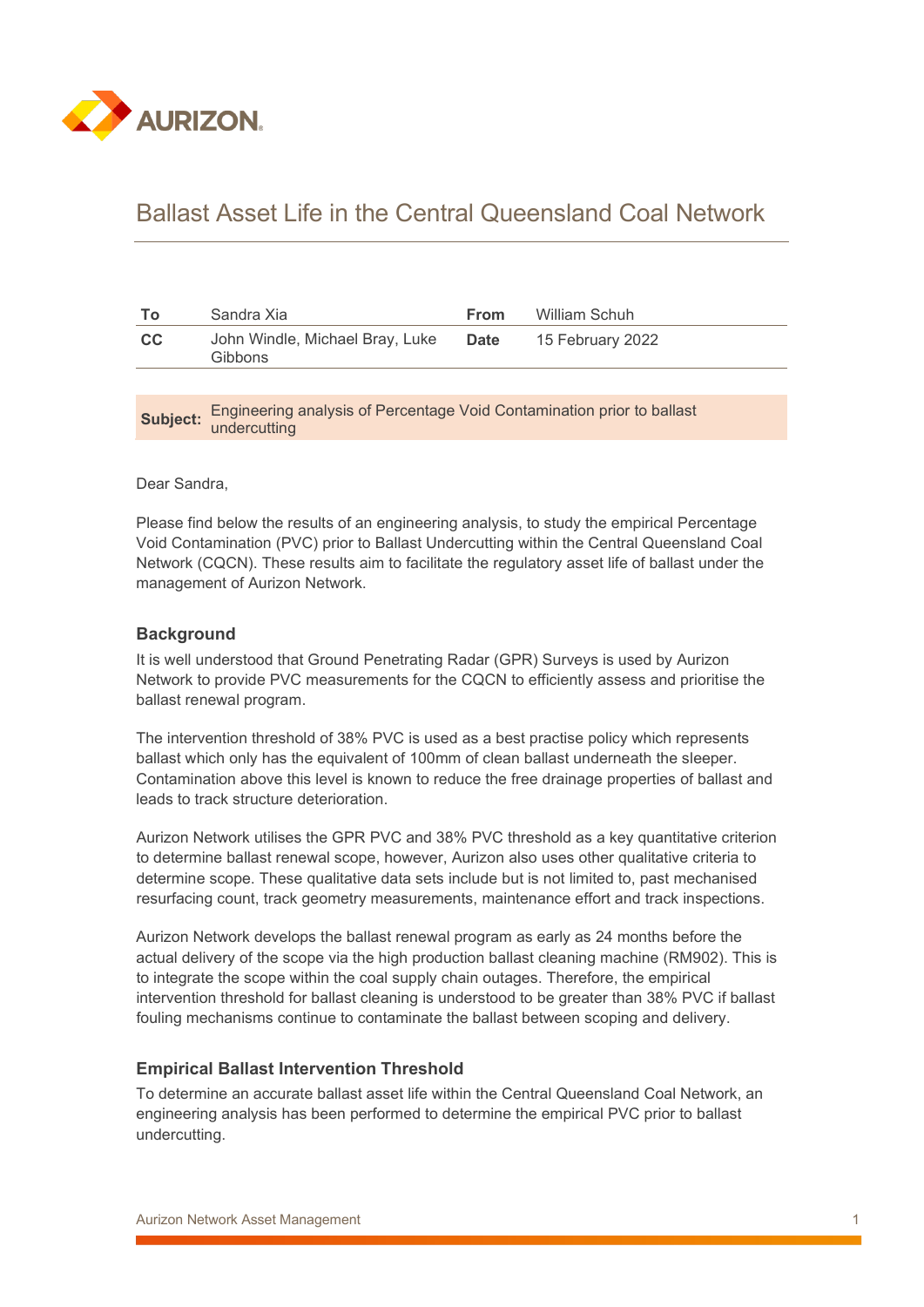The results of this analysis do not represent the adopted intervention threshold of Aurizon Network asset management strategies. The positive and negative consequences of this empirical PVC value is not well understood, and the impacts of maintenance performed between scoping and ballast renewal has not been accounted for.

## **Analysis Assumptions and Constraints**

This engineering analysis has been performed via data queries, combining the past ballast undercutting delivery dates between July 2020 and May 2021, with the latest GPR survey results before ballast renewal.

The below assumptions and constraints have been applied to enable this analysis:

- Aurizon Network's typical algorithm has been applied to the GPR PVC results to summarise the centre, left and right radar measurements. The algorithm takes the average between the centre channel and the maximum of the left and right channel.
- For each ballast renewal scope, the SAP notification is subdivided into smaller work items to reflect the RM902 movements, such as cut in cut out locations as well as operational rosters. The 80th Percentile PVC value has been used to represent each work item, then a weighted average (based on item length) has been used to represent the entire renewal scope. The decision to use the 80<sup>th</sup> Percentile PVC was based on the process to develop efficient high production ballast cleaning scopes which combine a distribution of ballast fouling conditions. Within the CQCN, coal fouling is the primary fouling mechanism and does not uniformly contaminate track (see figure 1).



#### **Figure 1: An example of GPR PVC results demonstrating the random distribution of ballast contamination along a scope length**

- Aurizon Network has completed GPR surveys of the CQCN in 2014,2016,2018,2020 and recently in 2021 (uncalibrated). This analysis determined the empirical PVC threshold by using the most recent GPR PVC prior to the ballast renewal date (see Appendix 1 for detailed summary). Aurizon has historically performed GPR surveys every two years, and due to this interval, the analysis is limited in its capability. There will be some inaccuracy of the GPR PVC due to the time difference between the GPR survey and the ballast renewal date. However, it is believed that this inaccuracy is mitigated by the quantity of scope analysed in this investigation.
- 34 ballast renewal scopes, summating to 99km of ballast renewal between July 2020 and May 2021 have been analysed. All scopes within this analysis were constrained to the Blackwater and Goonyella Systems. Data integrity issues impacted this analysis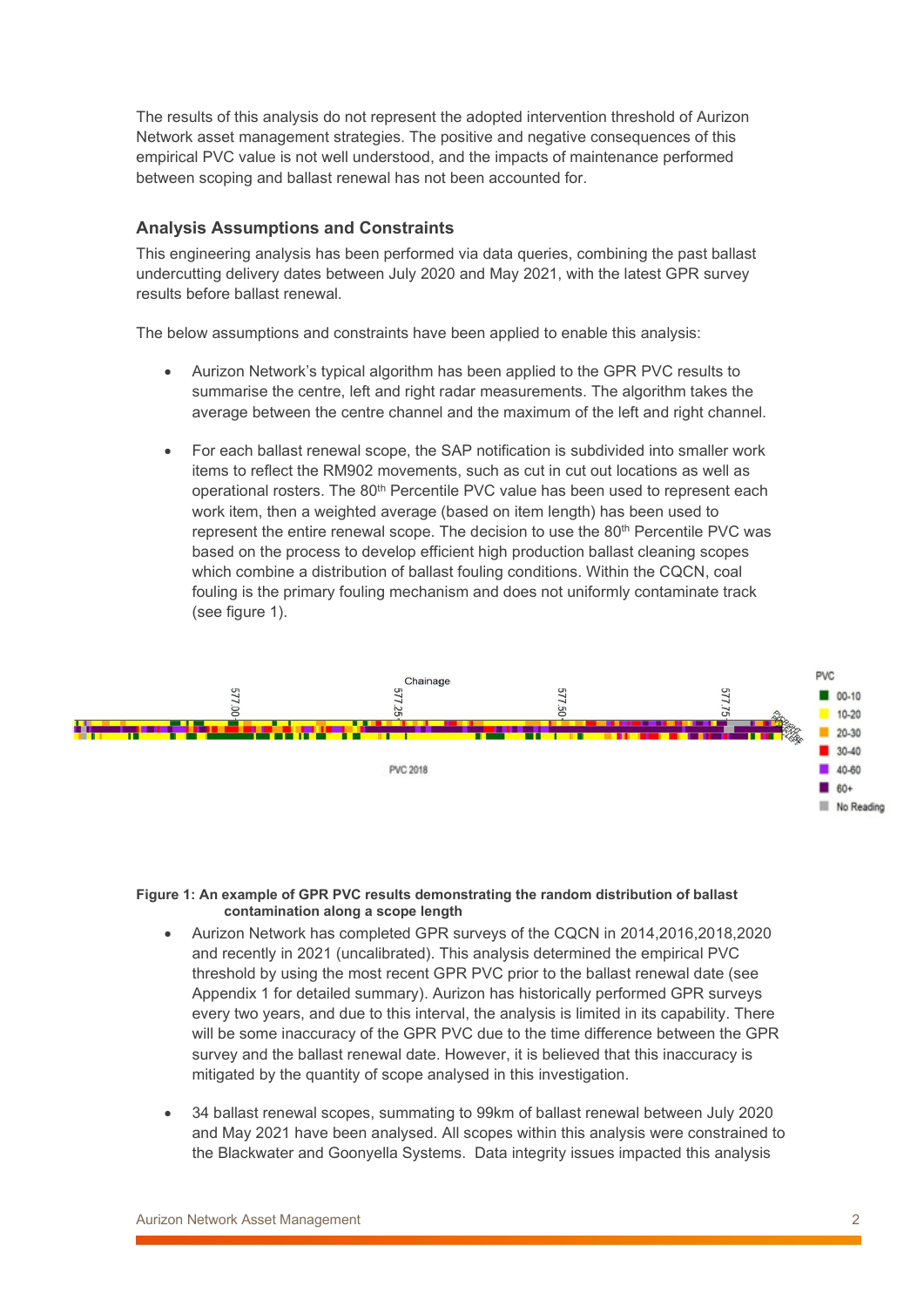when reviewing historical ballast renewal scopes and further data cleansing is required to improve this dataset.

- Aurizon uses multiple data sources and inspections for ballast renewal scoping to compliment the below GPR analysis assumptions:
	- GPR measures the depth of clean ballast and assumes a design ballast depth (typically 300mm) for calculating a PVC value.
	- o Ballast particles are standard sized (Grade A) and the void space is filled with fouling materials (coal fouling and ballast breakdown).
	- $\circ$  The accuracy of GPR PVC ranges between  $\pm$  5-15% PVC depending on the severity of fouling present.
- The root cause of the ballast renewal scope was not considered in this analysis. The reason for performing a ballast renewal scope can include, coal fouling, ballast attrition, excessive ballast depth and fouling from debris via flooding.

#### **Analysis Results**

The results of the data analysis are listed below:

- $\circ$  Ballast renewal scopes ranged in length from 110 metres to 7770 metres, the average distance was 2918 metres. The total length analysed was 99.226km
- The  $80<sup>th</sup>$  Percentile PVC for each ballast renewal locations ranged from 17% PVC to 84% PVC. See figure 2 below and Appendix 1 for detailed summaries.
- $\circ$  The empirical PVC prior to ballast renewal was determined to be 46% PVC, this was determined by averaging the 80<sup>th</sup> Percentile PVC for each ballast renewal location. This value helps to inform the assessment of the regulatory asset life of ballast in the CQCN.



**Figure 2: GPR PVC results per Ballast Renewal Scope in FY21**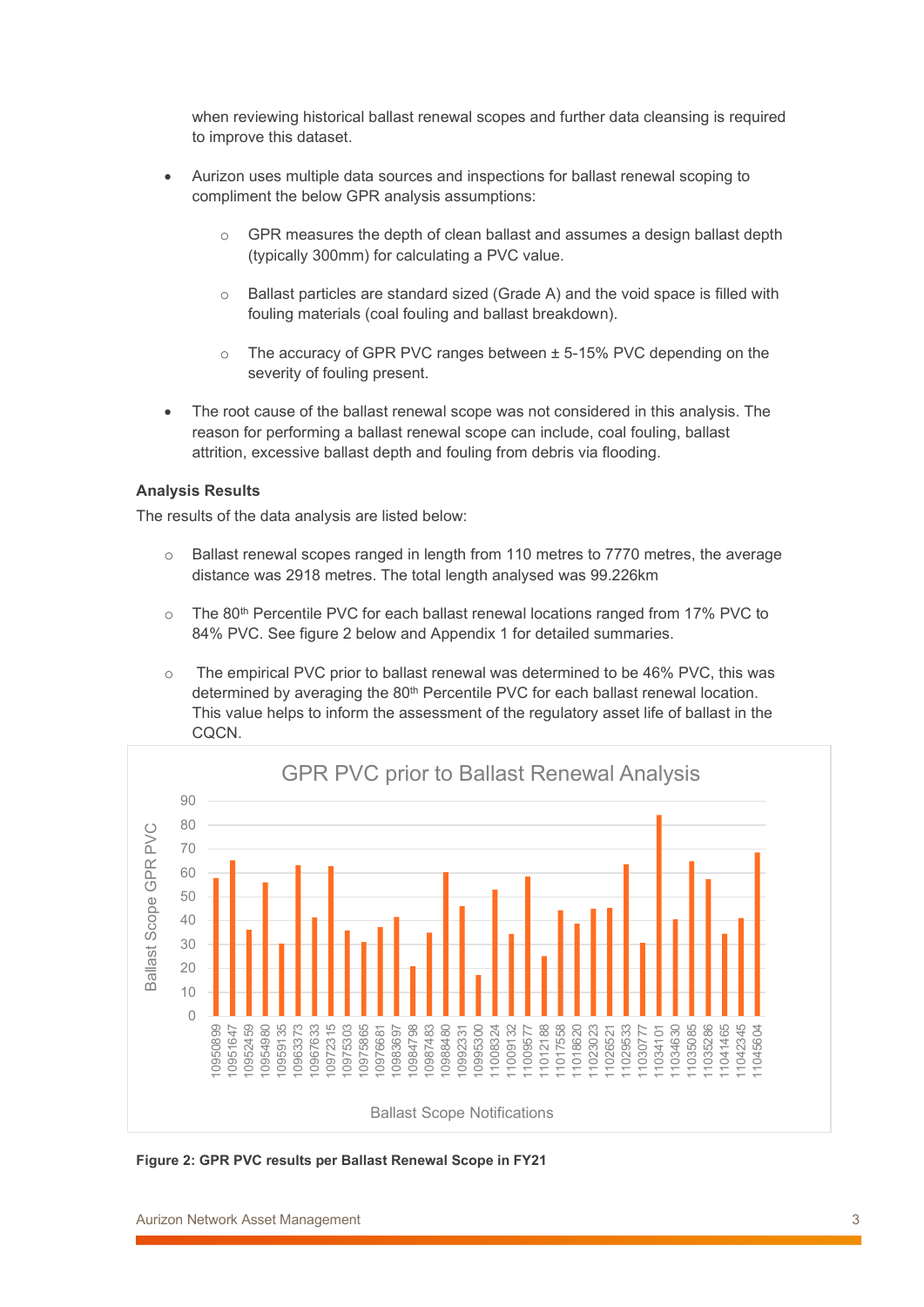Sincerely,

Douglas Schuh

William Schuh RPEQ 19004 Civil Asset Team Leader Aurizon Network Asset Management